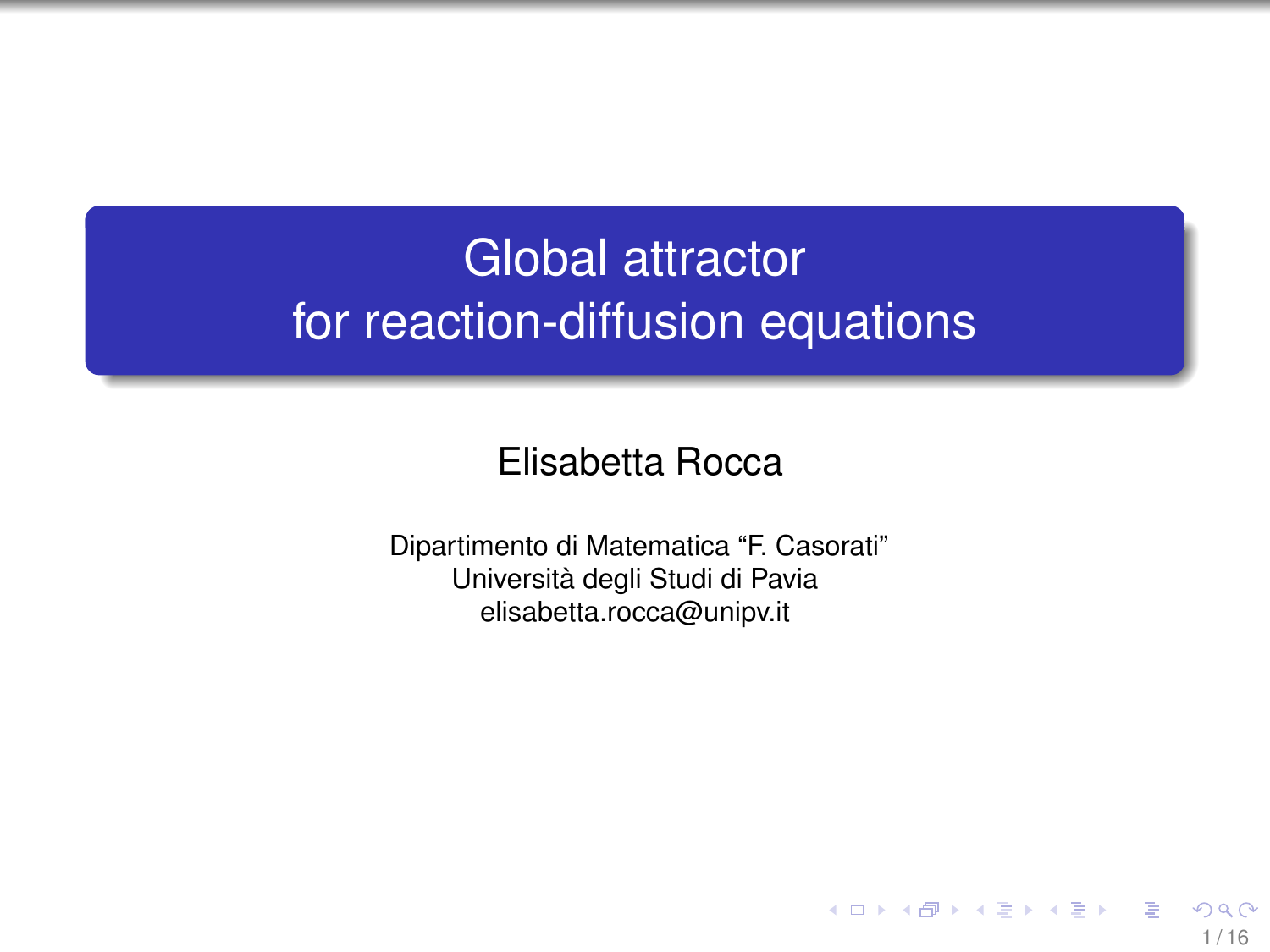$$
u_t - \Delta u + f(u) = g \quad \text{in } \Omega \times (0, +\infty)
$$
  

$$
u = 0 \quad \text{on } \Gamma \times (0, +\infty)
$$
  

$$
u(0) = u_0 \quad \text{in } \Omega
$$

- $\Omega \subset \mathbb{R}^n$  bdd with smooth bdry Γ (e.g. of class  $\mathcal{C}^{1,1})$  $f \in C^1(\mathbb{R})$
- $\bullet \exists c_1, c_2, c_3 \geq 0$  s.t.

$$
c_1|y|^6-c_2\leq f(y)y\leq c_3(|y|^6+1)\quad\forall y\in\mathbb{R}
$$

 $f'(y) \ge \gamma \quad \forall y \in \mathbb{R}, \quad \text{ for some } \gamma \in \mathbb{R}$  $\mathcal{A}=-\Delta:\mathcal{D}(\mathcal{A})=\mathcal{H}^2(\Omega)\cap\mathcal{H}^1_0(\Omega)\rightarrow\mathcal{L}^2(\Omega)$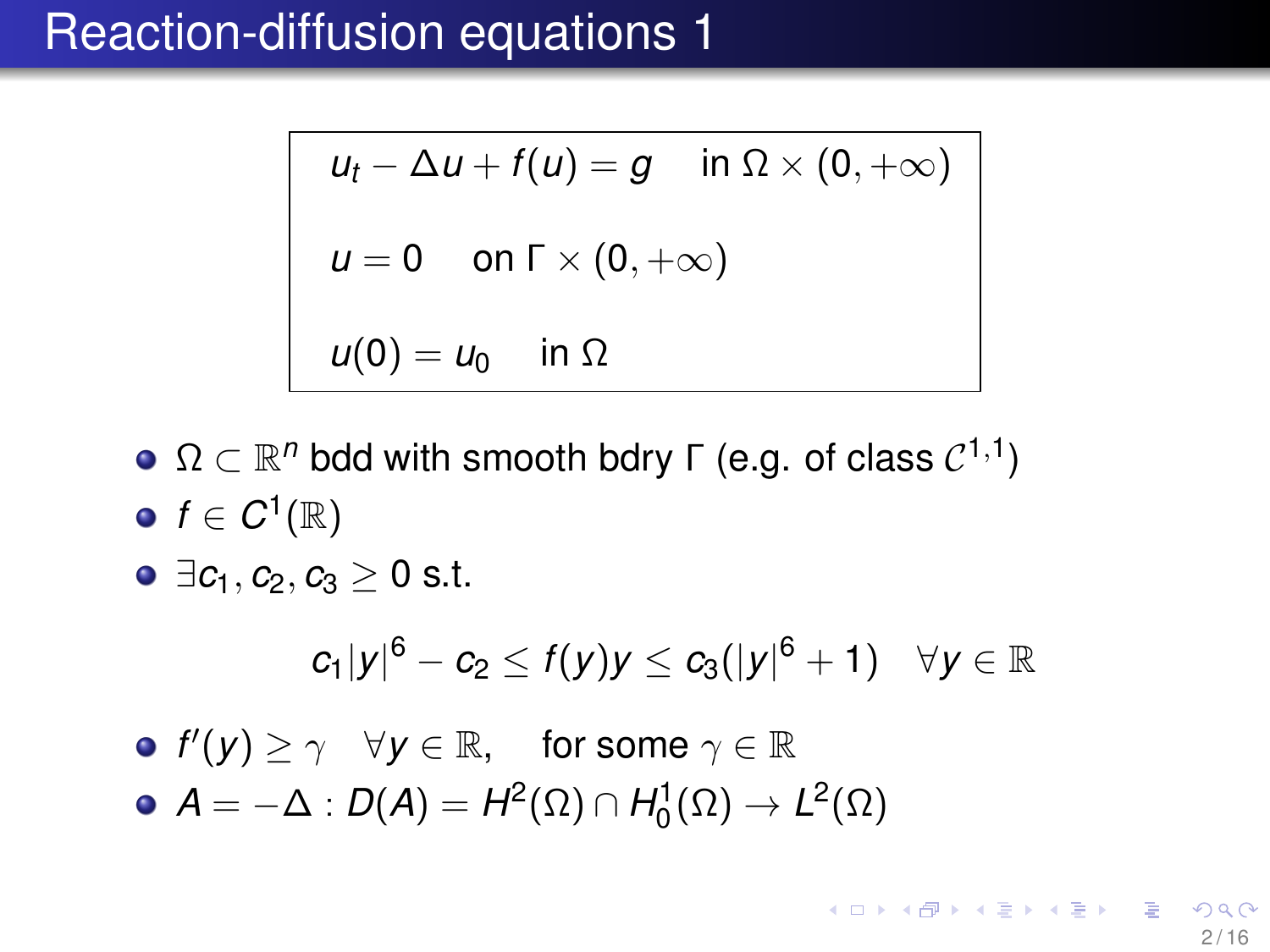#### Theorem

Let  $T > 0$  and  $g \in H^{-1}(\Omega)$ . *For any*  $u_0 \in L^2(\Omega)$ *,*  $\exists$ !  $u \in C([0, T]; L^2(\Omega))$  *(weak solution) s.t.*  $u \in L^2(0, T; H_0^1(\Omega)) \cap L^6(\Omega \times (0, T))$  $u_t \in L^2(0, T; H^{-1}(\Omega)) + L^{6/5}(\Omega \times (0, T)) \subset L^{6/5}(0, T; H^{-1}(\Omega))$  $u_t + Au + f(u) = g$  *in*  $H^{-1}(\Omega)$ , *a.e. in*  $(0, T)$  $u(0) = u_0$ 

*Moreover, the map*  $u_0 \mapsto u(t)$  *is Lipschitz continuous from*  $L^2(\Omega)$  *to itself for any fixed t*  $\geq$  0*, that is* 

 $||u_1(t) - u_2(t)||_{L^2} \leq C(T, f, \Omega) ||u_{01} - u_{02}||_{L^2}, \quad \forall t \geq 0$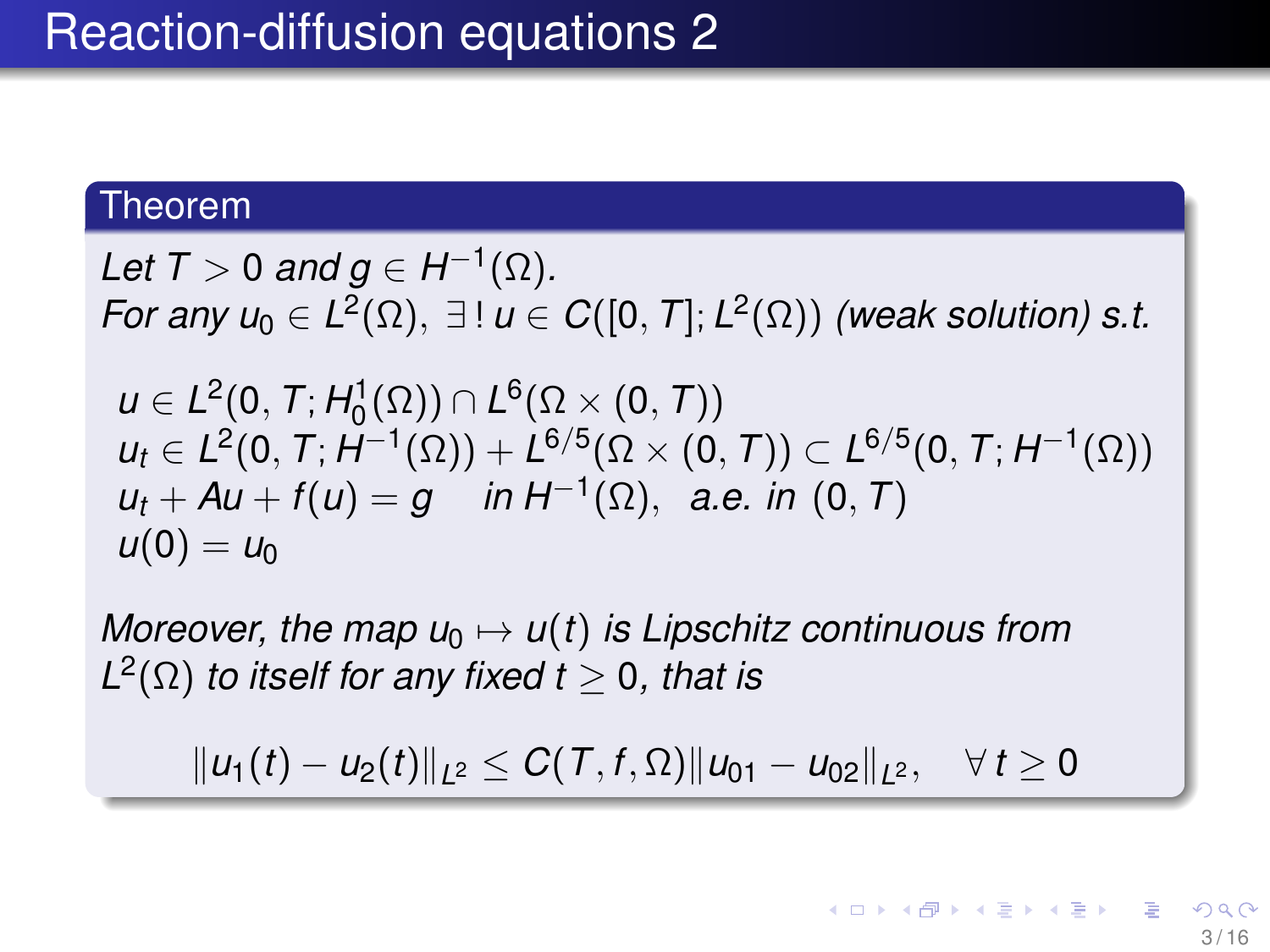#### **Remark**

*On account of the previous theorem, we can now define the semigroup*

$$
S(t)u_0=u(t)\qquad \forall t\geq 0
$$

*and we have that* (*L* 2 (Ω), *S*(*t*)) *is a dynamical system*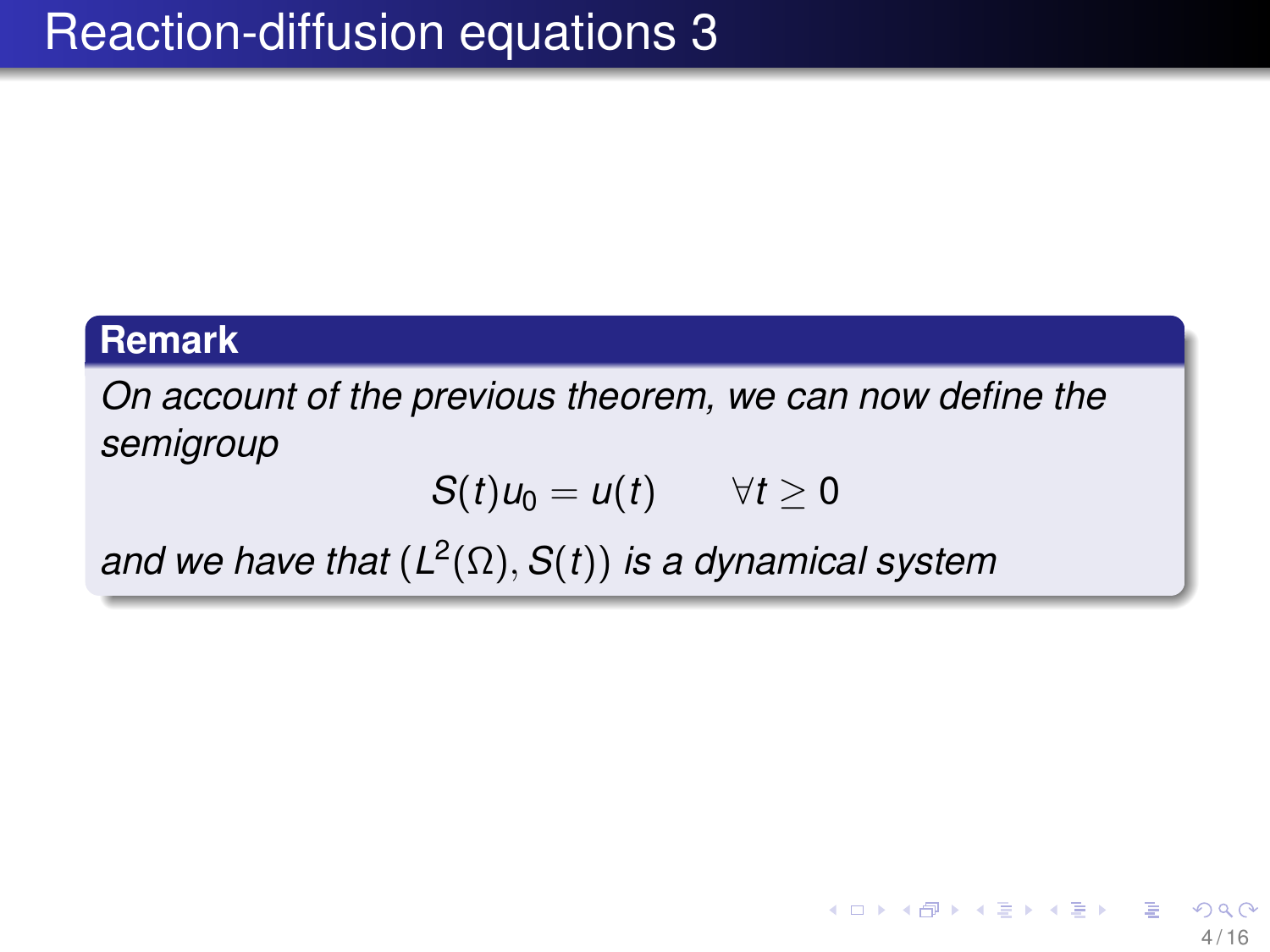#### Theorem

*The following dissipative estimate holds*

$$
(1) \quad \|u(t)\|_{L^2}^2 \leq \|u_0\|_{L^2}^2 e^{-\lambda_1 t} + \frac{2c_2}{\lambda_1} + \frac{1}{\lambda_1} \|g\|_{H^{-1}}^2 \quad \forall t \geq 0
$$

*where*  $\lambda_1$  *is a constant depending on*  $\Omega$ *.* 

*Moreover, we also have*

$$
(2)\ \int_t^{t+1}\left(\|u(\tau)\|_{H^1}^2+\|u(\tau)\|_{L^6}^6\right)d\tau\leq C(t)(1+\|u_0\|_{L^2}^2+\|g\|_{H^{-1}}^2)
$$

*for all t*  $\geq$  0 *and some C(f)*  $>$  0 *depending also on*  $\Omega$ *.*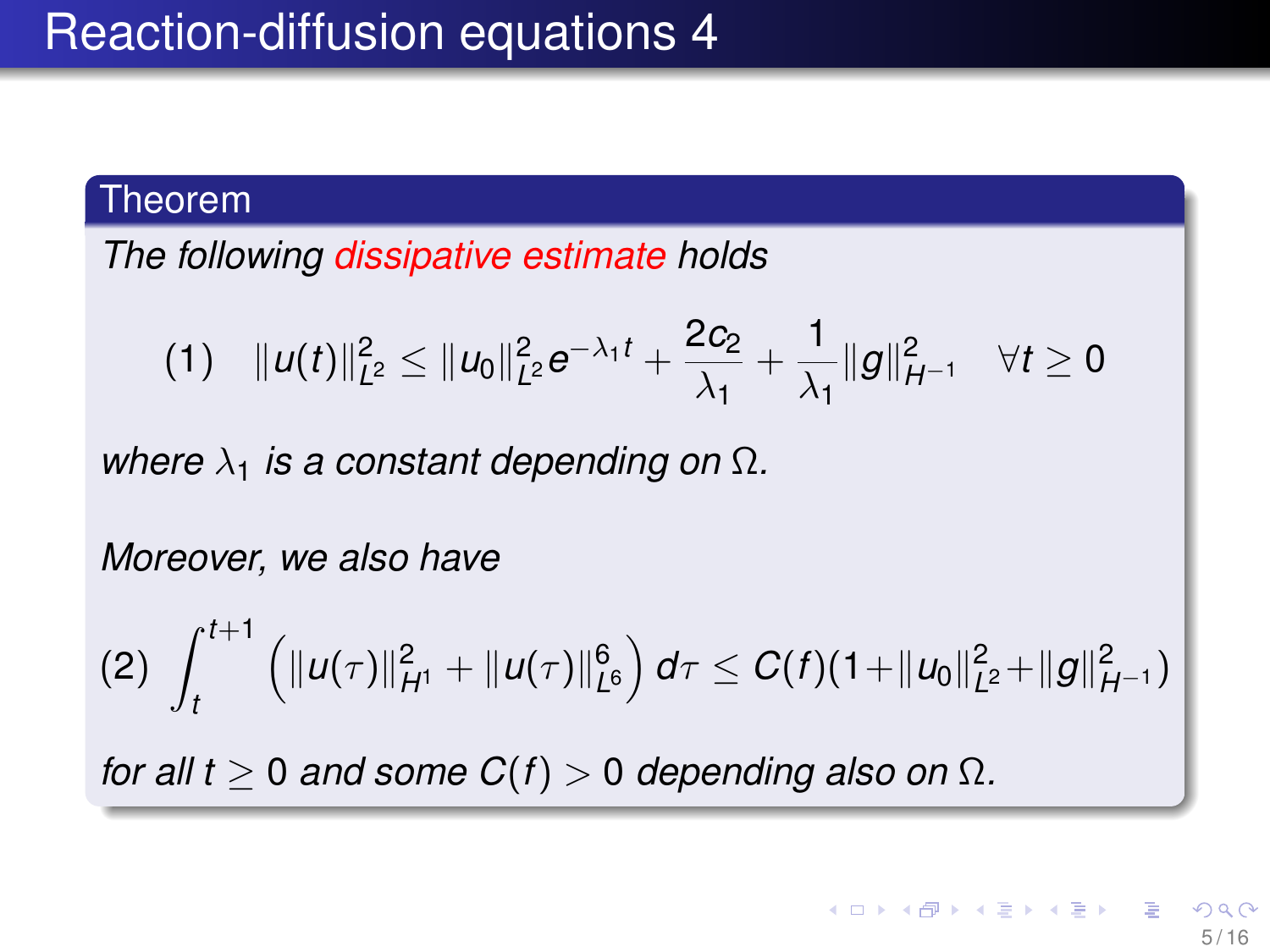**Proof.** Take  $v = u(t) \in L^2(\Omega)$  as test function. Then we have

$$
\langle u_t(t), u(t) \rangle + \langle A(u)(t), u(t) \rangle + (f(u(t)), u(t)) = \langle g, u(t) \rangle
$$

from which

$$
\frac{d}{dt}||u(t)||_{L^2}^2 + 2||\nabla u(t)||_{L^2}^2 + 2(f(u(t)), u(t)) = 2\langle g, u(t) \rangle
$$

 $\sf{Recall}$  that, if Ω is bdd, it holds  $|_{H^{-1}}\langle F,$  *v*) $_{H^1_0}| ≤$   $\|F\|_{H^{-1}}$  $\|\nabla$ *v*  $\|_{L^2}.$ 

Thus we deduce (using also the bounds on *f*(*y*)*y*)

$$
\frac{d}{dt} ||u(t)||_{L^2}^2 + 2||\nabla u(t)||_{L^2}^2 + 2c_1 ||u(t)||_{L^6}^6 \leq 2c_2 + 2||g||_{H^{-1}} ||\nabla u(t)||_{L^2}
$$
\nand an application of the Young's inequality gives

$$
(*)\quad \frac{d}{dt}\|u(t)\|_{L^2}^2+\|\nabla u(t)\|_{L^2}^2+2c_1\|u(t)\|_{L^6}^6\leq 2c_2+\|g\|_{H^{-1}}^2
$$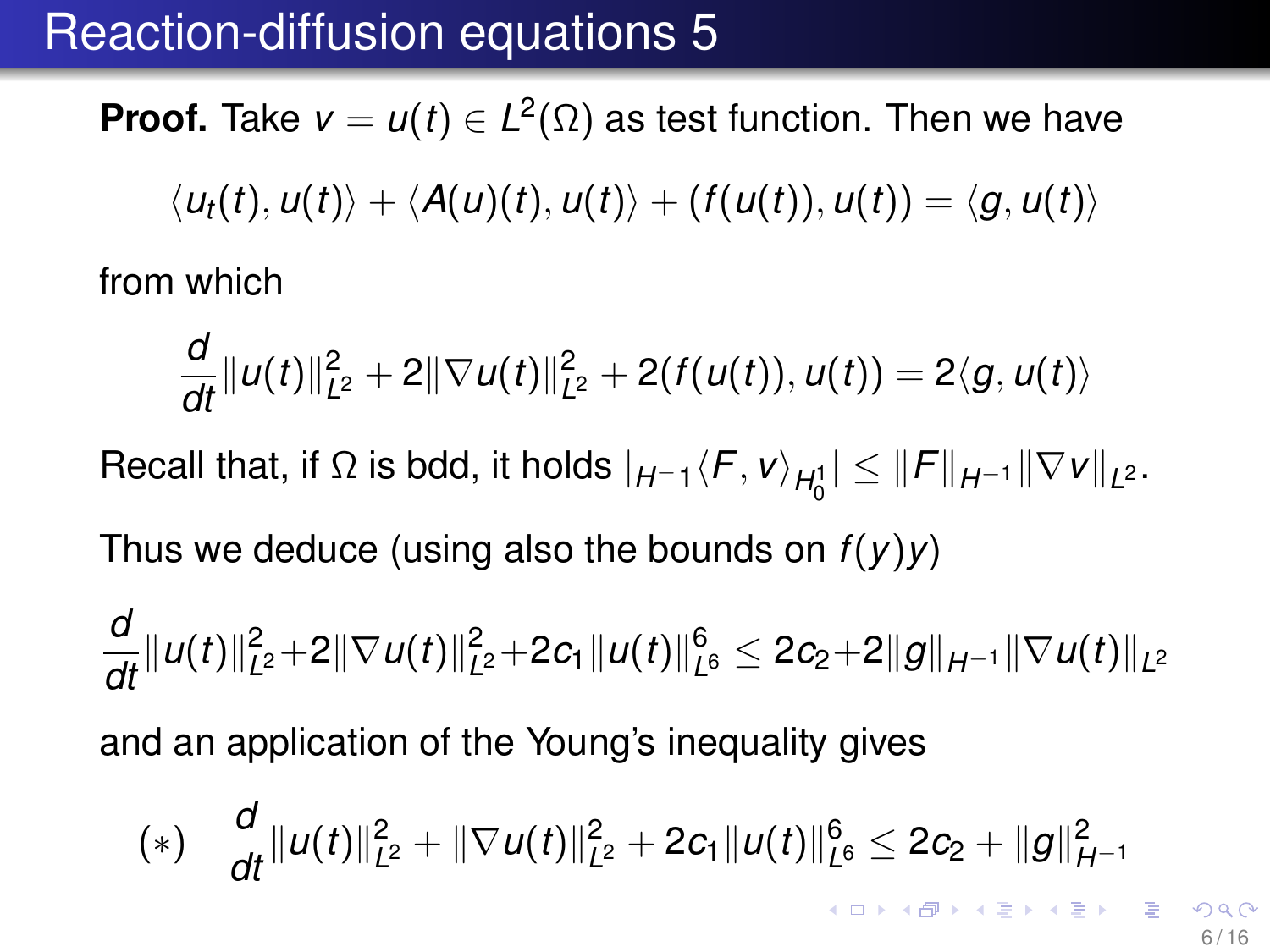<span id="page-6-0"></span>Using Poincaré's inequality, we get

$$
\frac{d}{dt}\|u(t)\|_{L^2}^2+c_P\|u(t)\|_{L^2}^2\leq 2c_2+\|g\|_{H^{-1}}^2\quad \forall t\geq 0
$$

and standard Gronwall's lemma yields estimate (1):

$$
||u(t)||_{L^2}^2 \leq ||u_0||_{L^2}^2 e^{-c_P t} + (2c_2 + ||g||_{H^{-1}}^2) \int_0^t e^{-c_P (t-s)} ds
$$

$$
\leq \|u_0\|_{L^2}^2e^{-c_Pt}+\frac{1}{c_P}(2c_2+\|g\|_{H^{-1}}^2)\quad \forall t\geq 0
$$

Then, integrating  $(*)$  on  $(t, t + 1)$ , we also recover estimate  $(2)$ :

$$
\int_{t}^{t+1} \left( \|\nabla u(\tau)\|^{2}_{L^{2}} + 2c_{1} \|u(\tau)\|^{6}_{L^{6}} \right) d\tau \leq \|u(t)\|^{2}_{L^{2}} + 2c_{2} + \|g\|^{2}_{H^{-1}} \leq \|u_{0}\|^{2}_{L^{2}} e^{-c_{P}t} + (1/c_{P} + 1)(2c_{2} + \|g\|^{2}_{H^{-1}})
$$

7 / 16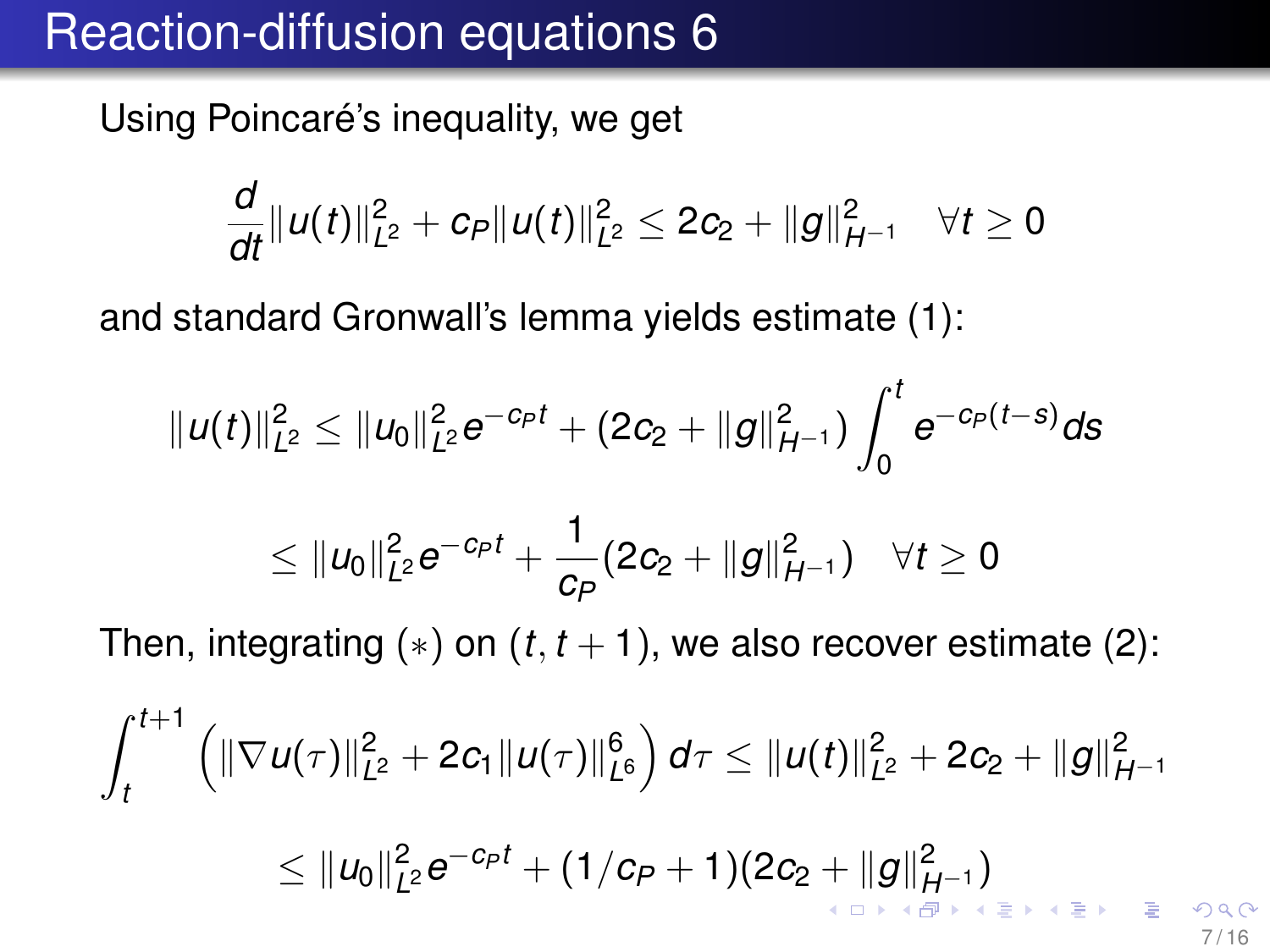### <span id="page-7-0"></span>**Corollary**

 $(L^2(\Omega), S(t))$  has a bounded (in  $L^2(\Omega)$ ) absorbing set.

**Proof.** Denote by  $B(\rho) \subset L^2(\Omega)$  a generic ball with radius  $\rho > 0$ . If  $u_0 \in B(\rho)$  then, on account of (1), we have

$$
||u(t)||_{L^2}^2 \leq \rho e^{-\lambda_1 t} + \frac{1}{\lambda_1} (2c_2 + ||g||_{H^{-1}}^2) \quad \forall t \geq 0
$$

Choosing any  $t_{B(\rho)} \geq 0$  such that

$$
\rho e^{-\lambda_1 t_{B(\rho)}} \leq 1/\lambda_1(2c_2 + \|g\|_{H^{-1}}^2)
$$

then we easily get

$$
||u(t)||_{L^2}^2 \leq 2/\lambda_1(2c_2 + ||g||_{H^{-1}}^2) := \rho_0 \quad \forall t \geq t_{B(\rho)}
$$

We co[n](#page-8-0)clude [t](#page-8-0)hat  $B(\rho_0)$  is a bounded abs[orb](#page-6-0)in[g](#page-6-0) [se](#page-7-0)t[.](#page-0-0)

8 / 16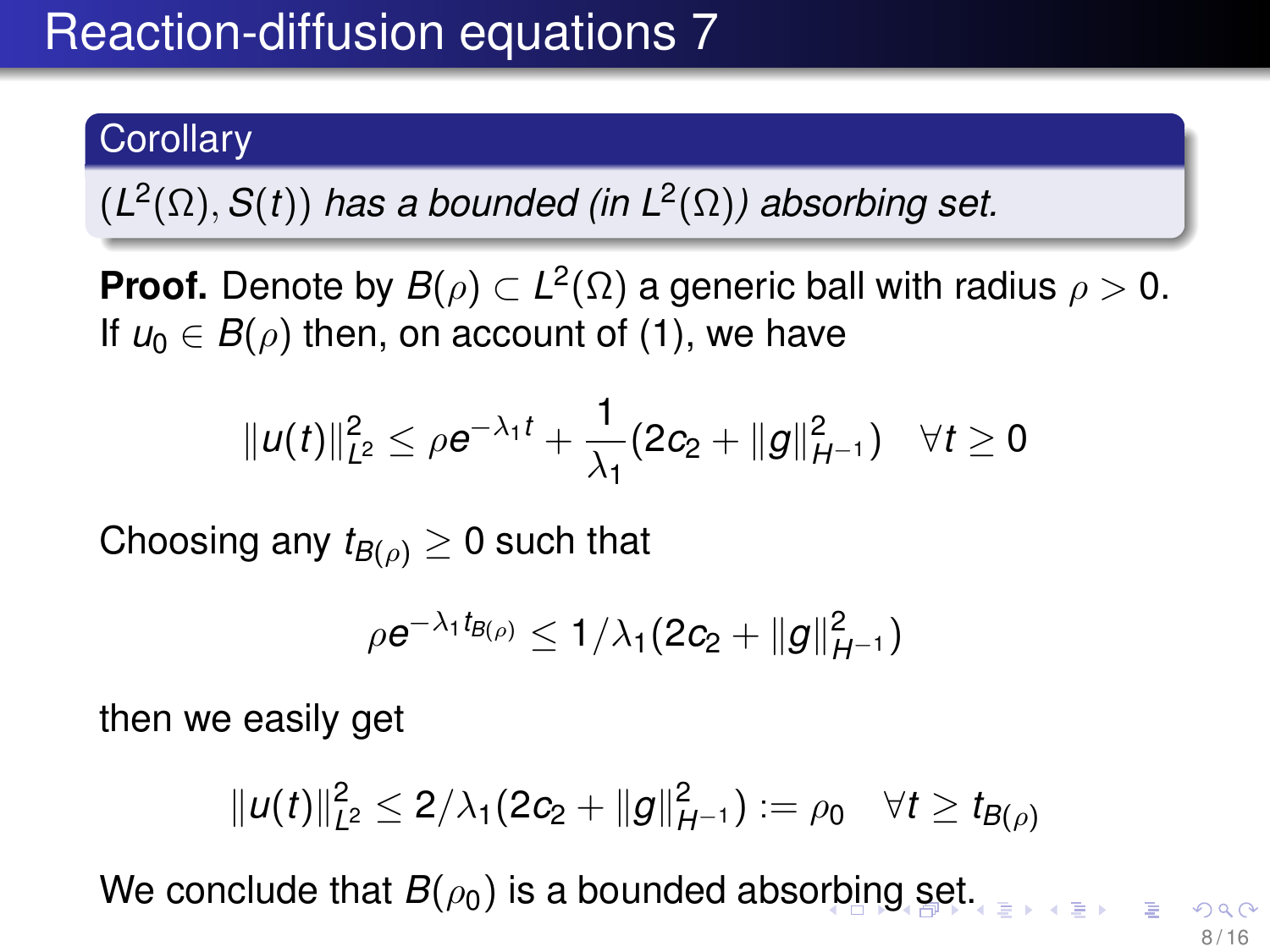# <span id="page-8-0"></span>Preliminary result: Uniform Gronwall's lemma

### Lemma

*Let* η *be an absolutely continuous nonnegative function on*  $\left[t_0, \infty \right)$  and  $\phi, \psi \in L^1_{loc}([t_0, +\infty))$  two nonnegative functions *(a.e.) such that*

\n- \n
$$
\int_{t}^{t+r} \phi(s) \, ds \leq a_1, \quad\n \int_{t}^{t+r} \psi(s) \, ds \leq a_2, \quad\n \int_{t}^{t+r} \eta(s) \, ds \leq a_3
$$
\n
$$
\forall \, t \geq t_0, \text{ for some positive constants } r \text{ and } a_j
$$
\n
\n- \n
$$
\frac{d}{dt} \eta(t) \leq \phi(t) \eta(t) + \psi(t) \quad \text{ a.e. in } [t_0, \infty)
$$
\n
\n

*Then*

$$
\eta(t+r) \leq \left(\frac{a_3}{r}+a_2\right)e^{a_1} \quad \forall\, t \geq t_0
$$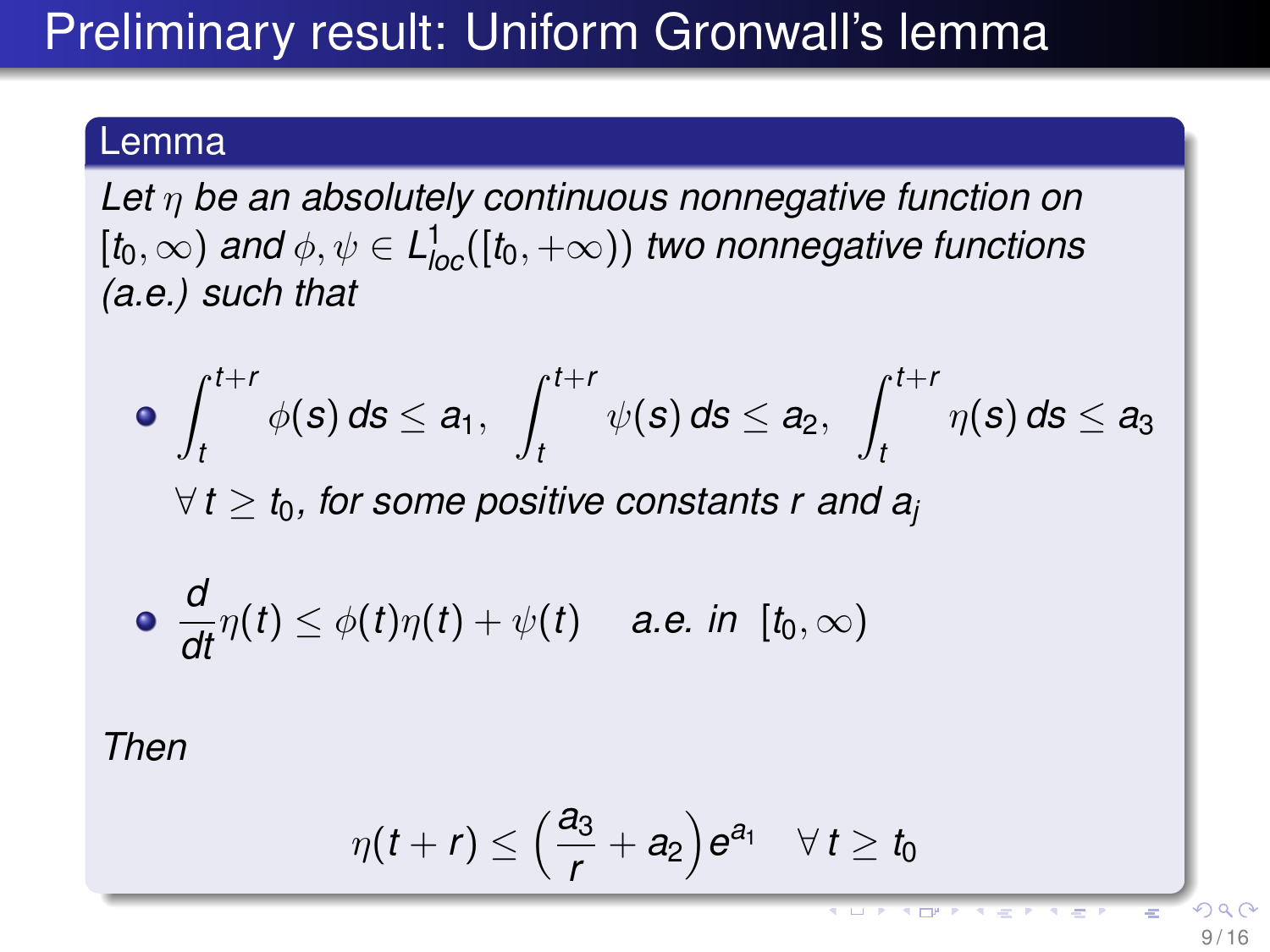### Theorem

 $(L^2(\Omega), S(t))$  *has an absorbing set B*<sub>1</sub> *that is bounded in H*<sup>1</sup><sub>0</sub> $(\Omega)$ 

**Proof.** We argue formally by taking  $v = u_t(t)$  as test function (to be rigorous we should build a Faedo-Galerkin scheme). This gives

$$
(u_t(t),u_t(t)) + \langle A(u)(t),u_t(t) \rangle + (f(u(t)),u_t(t)) = \langle g, u_t(t) \rangle
$$

from which ( $u = 0$  on  $\Gamma \times (0, T) \Rightarrow u_t = 0$  on  $\Gamma \times (0, T)$ )

$$
||u_t(t)||_{L^2}^2 + (\nabla u(t), \nabla u_t(t)) + (f(u(t)), u_t(t)) = \langle g, u_t(t) \rangle
$$

Setting  $F(y) = \int_0^y f(z) dz$ , then we get

(a) 
$$
\frac{d}{dt} \left( \|\nabla u(t)\|_{L^2}^2 + 2(F(u(t)), 1) - 2\langle g, u(t) \rangle \right) + 2\|u_t(t)\|_{L^2}^2 = 0
$$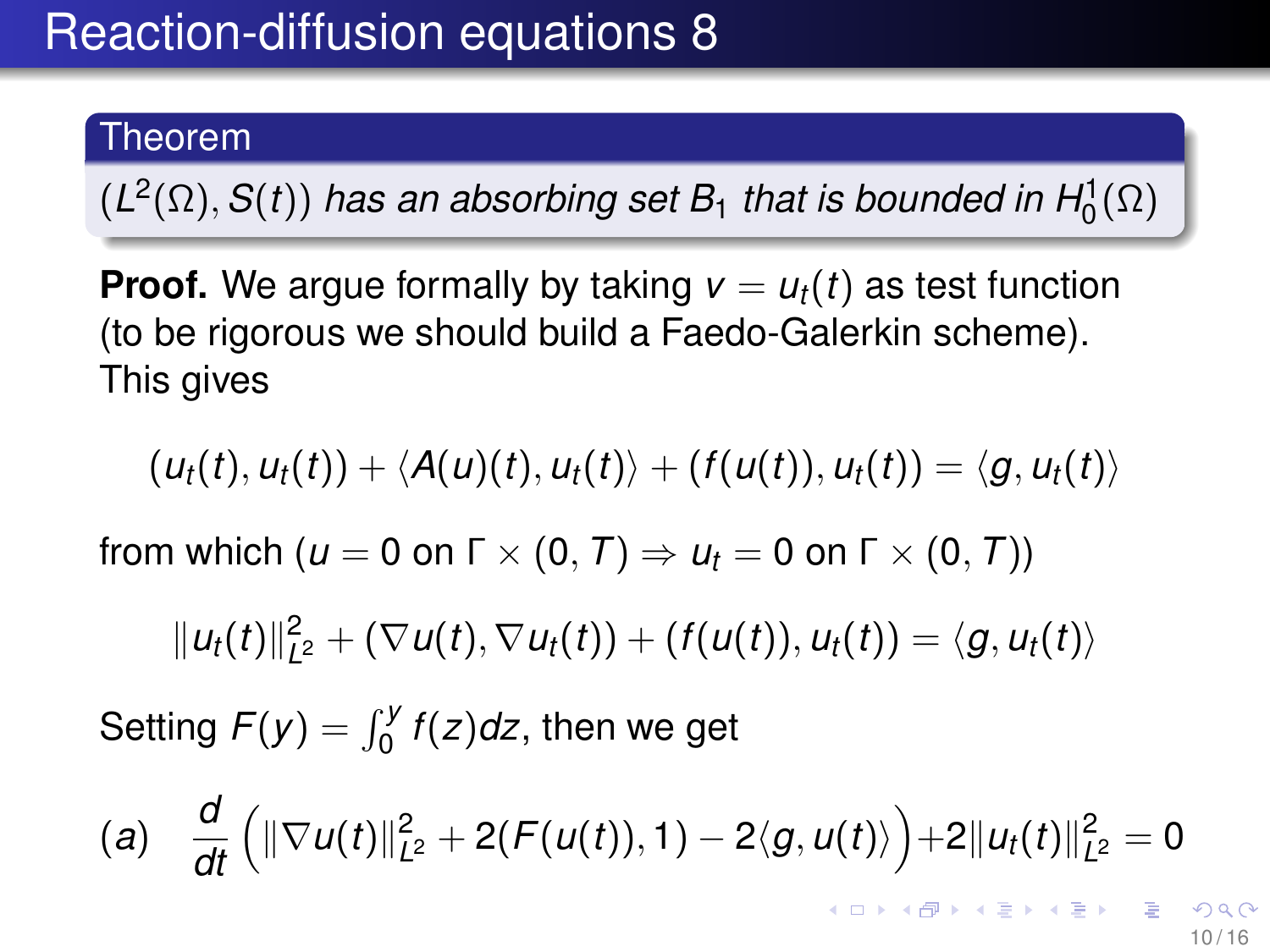On account of assumptions on *f*, it the can be shown that there exist  $c_i^\prime \geq 0$  such that (see notes on reaction-diffusion eqs)

(b) 
$$
c'_1|y|^6-c'_2 \le F(y) \le c'_3(|y|^6+1) \quad \forall y \in \mathbb{R}
$$
.

Let us set

$$
(*) E(u(t)) = ||\nabla u(t)||_{L^2}^2 + 2(F(u(t)), 1) - 2\langle g, u(t) \rangle + 2c_2'|\Omega| + 2||g||_{H^{-1}}^2
$$

Using Young's inequality  $(|\langle g, u(t) \rangle| \leq ||g||^2_{H^{-1}} + \frac{1}{4}$  $\frac{1}{4} \|\nabla u(t)\|_{L}^2$ *L* 2 ) and (*b*), we obtain

(c) 
$$
E(u(t)) \geq \frac{1}{2} \|\nabla u(t)\|_{L^2}^2 + 2c_1' \|u(t)\|_{L^6}^6 \geq 0
$$
  
(d) 
$$
E(u(t)) \leq \frac{3}{2} \|\nabla u(t)\|_{L^2}^2 + 2c_3' \|u(t)\|_{L^6}^6 + 4\|g\|_{H^{-1}}^2 + 2(c_2' + c_3')|\Omega|
$$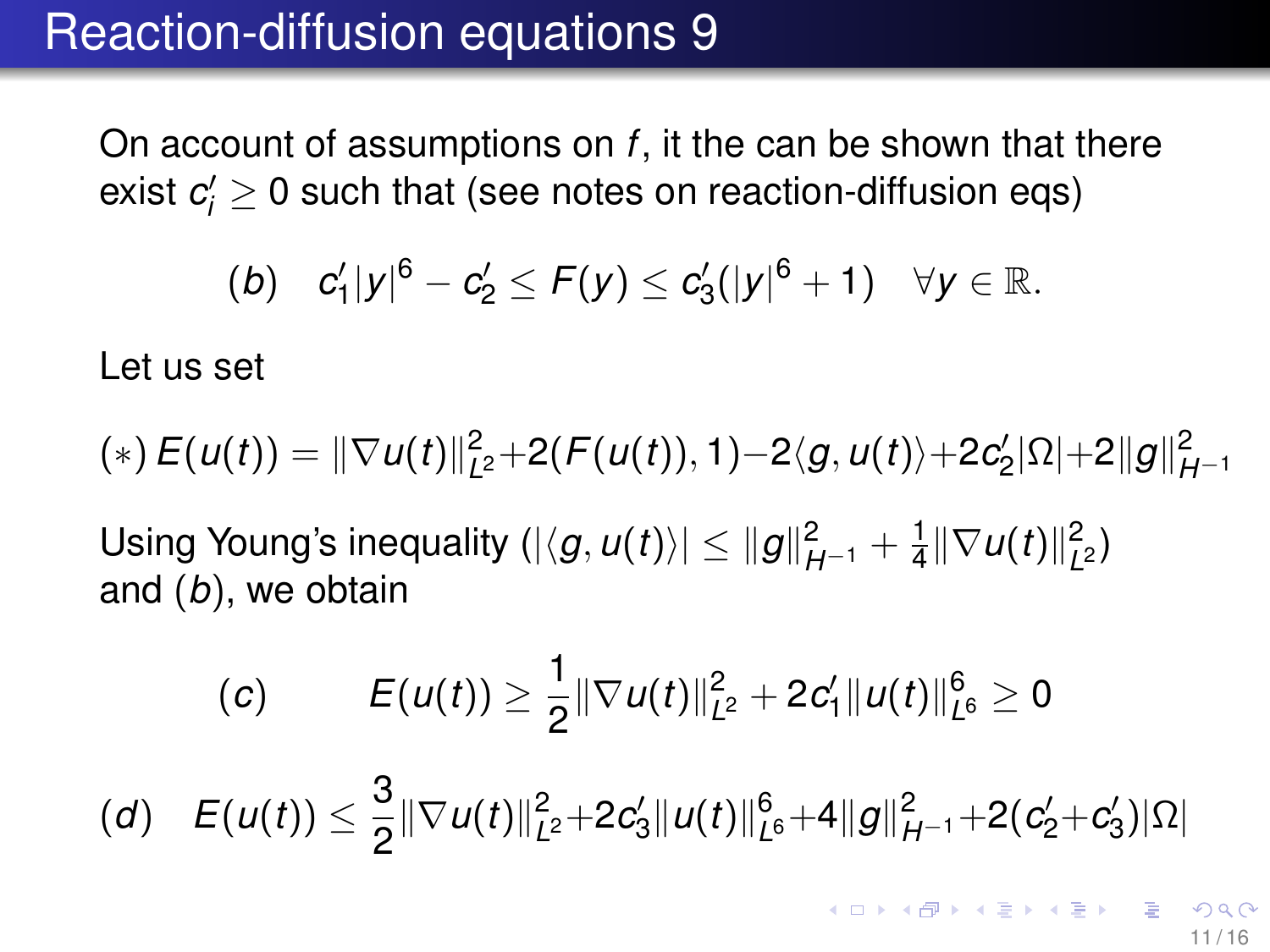#### **Remark**

*Let* B *be any bounded set in L*<sup>2</sup> (Ω)*. Thanks to the previous corollary we know that after a time*  $t_B$  *> 0 all the trajectories*  $\mathcal{L}$  *starting from*  $u_0 \in \mathcal{B}$  *enter in*  $B_0 = B(\rho_0), \, B(\rho_0) \subset L^2(\Omega)$  *being an absorbing set.*

*Hence we can always write,*  $\forall t \geq t_{\mathcal{B}}, \forall \tau \geq 0$ ,

$$
S(t)u_0=S(t-t_\mathcal{B}+t_\mathcal{B})u_0=S(t-t_\mathcal{B})S(t_\mathcal{B})u_0=S(\tau)u_1
$$

*where*  $u_1 \in B_0$ .

*Hence, for the sake of simplicity, in the following part of the proof we will take t*  $> 0$  *and u*<sub>0</sub>  $\in$  *B*<sub>0</sub>*.*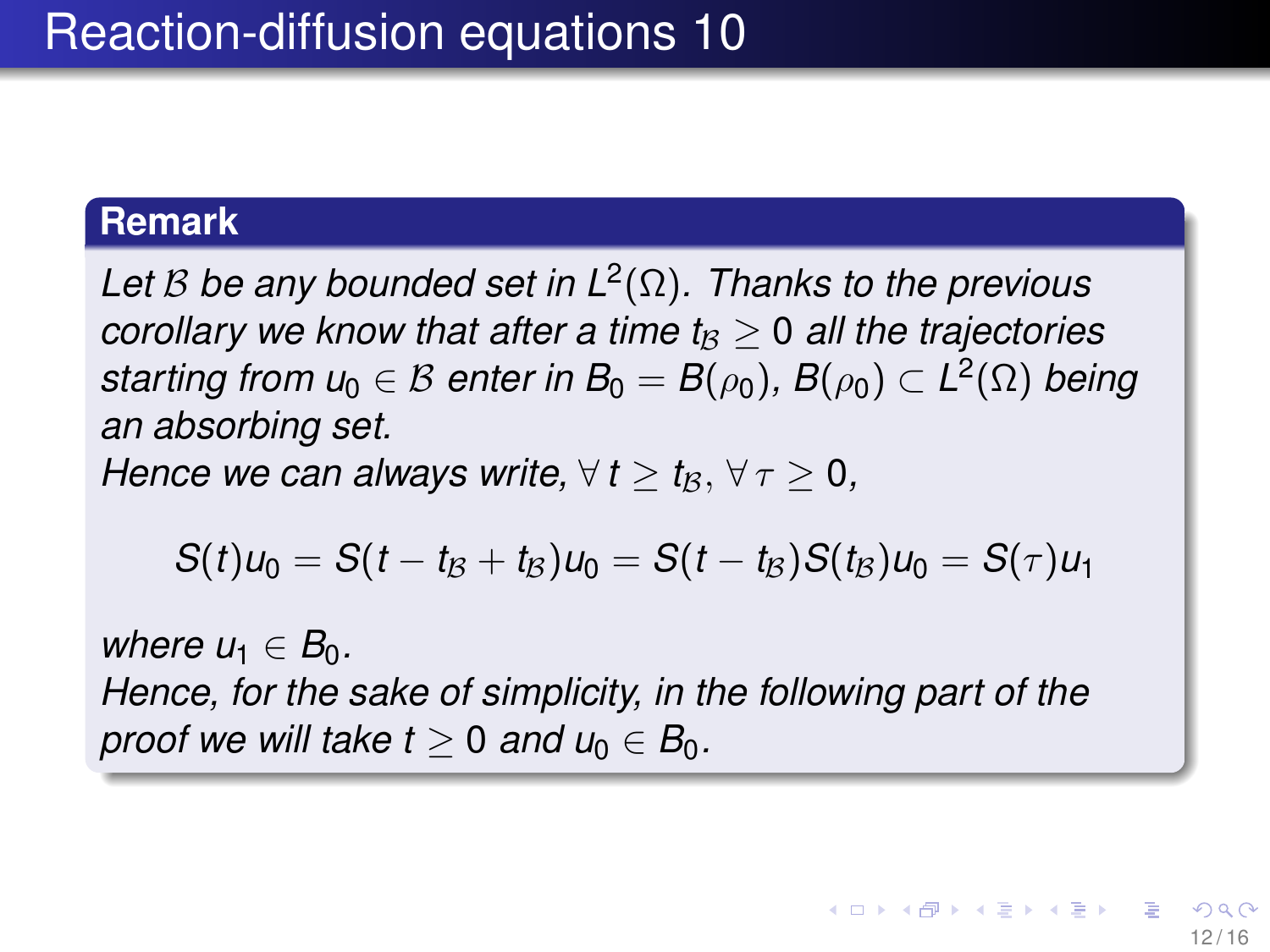Going back to  $(d)$ , taking  $u_0 \in B_0$  and applying inequality  $(2)$  of the previous theorem, we deduce

$$
\sup_{t\geq 0}\int_{t}^{t+1}E(u(\tau))d\tau\leq C(\rho_0)
$$

where  $C(\rho_0)$  is a positive constant depending also on *f*, *g*, Ω. Moreover, recalling (*a*) and definition (∗) one has

$$
\frac{d}{dt}\left(E(u(t))\right)\leq 0
$$

Then, an application of the uniform Gronwall's lemma (with  $\eta = E(u), \phi = 0, \psi = 0, r = 1, t_0 = 0$ ) gives

 $E(u(t)) \leq C(\rho_0) \quad \forall t \geq 1$ 

イロメ イ母メ イミメ イミメー ヨー のなく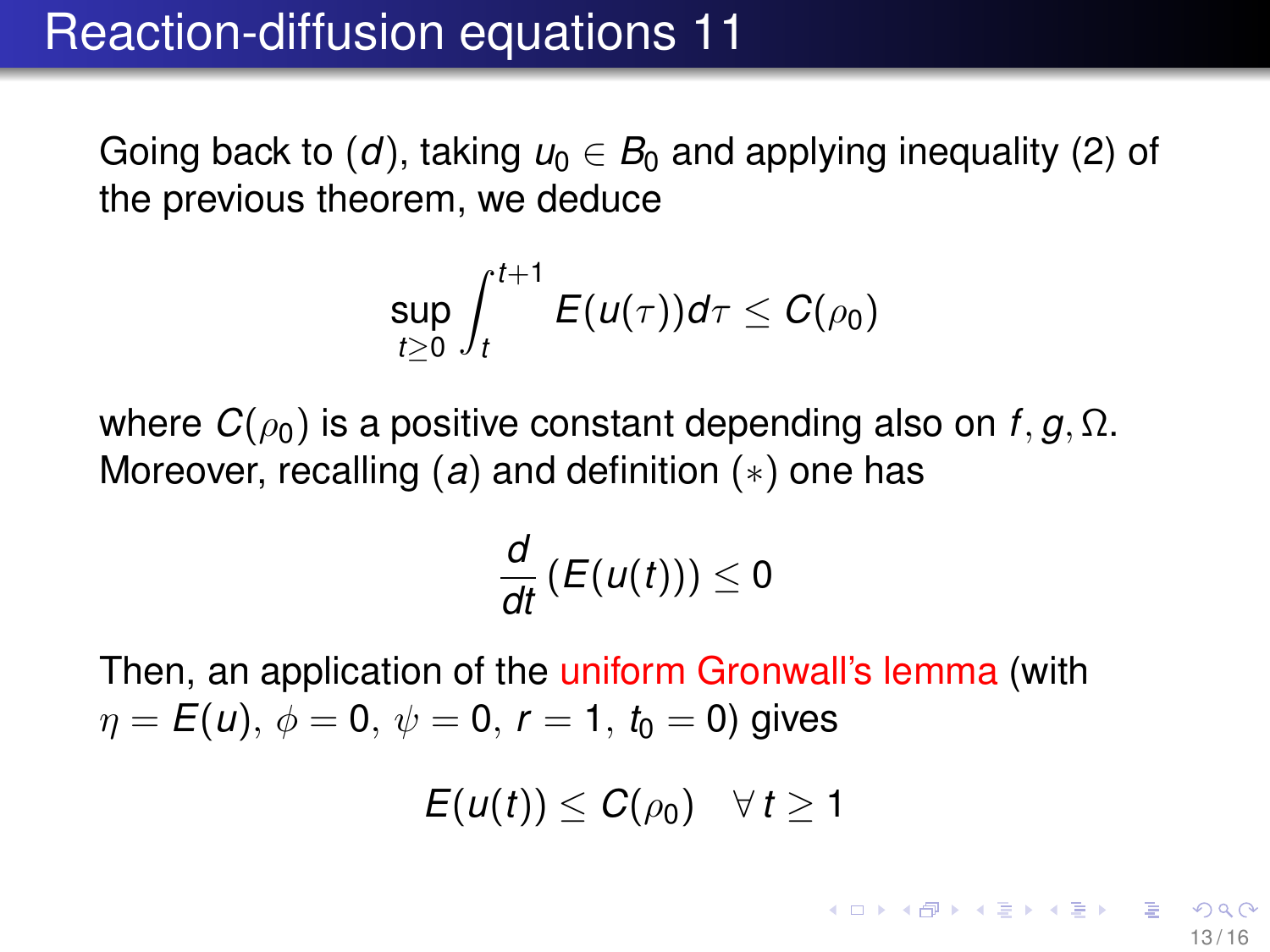Recalling again definition (∗) and Poincaré's inequality we conclude

$$
||u(t)||_{H^1}\leq \widetilde{C}(\rho_0)\quad \forall\, t\geq 1
$$

Finally, on account of the previous remark, for any bounded set  $\mathcal{B}\subset L^2(\Omega)$  we have

$$
(e) \quad ||S(t)B||_{H^1} \leq \widetilde{C}(\rho_0) \quad \forall t \geq t_B + 1
$$

**Hence** 

$$
B_1 = \{x \in H_0^1(\Omega) : ||x||_{H^1} \le \widetilde{C}(\rho_0)\}
$$

14 / 16

イロトメ 御 トメ 老 トメ 老 トー 老

is an absorbing set in  $L^2(\Omega)$  that is bounded in  $H_0^1(\Omega)$ .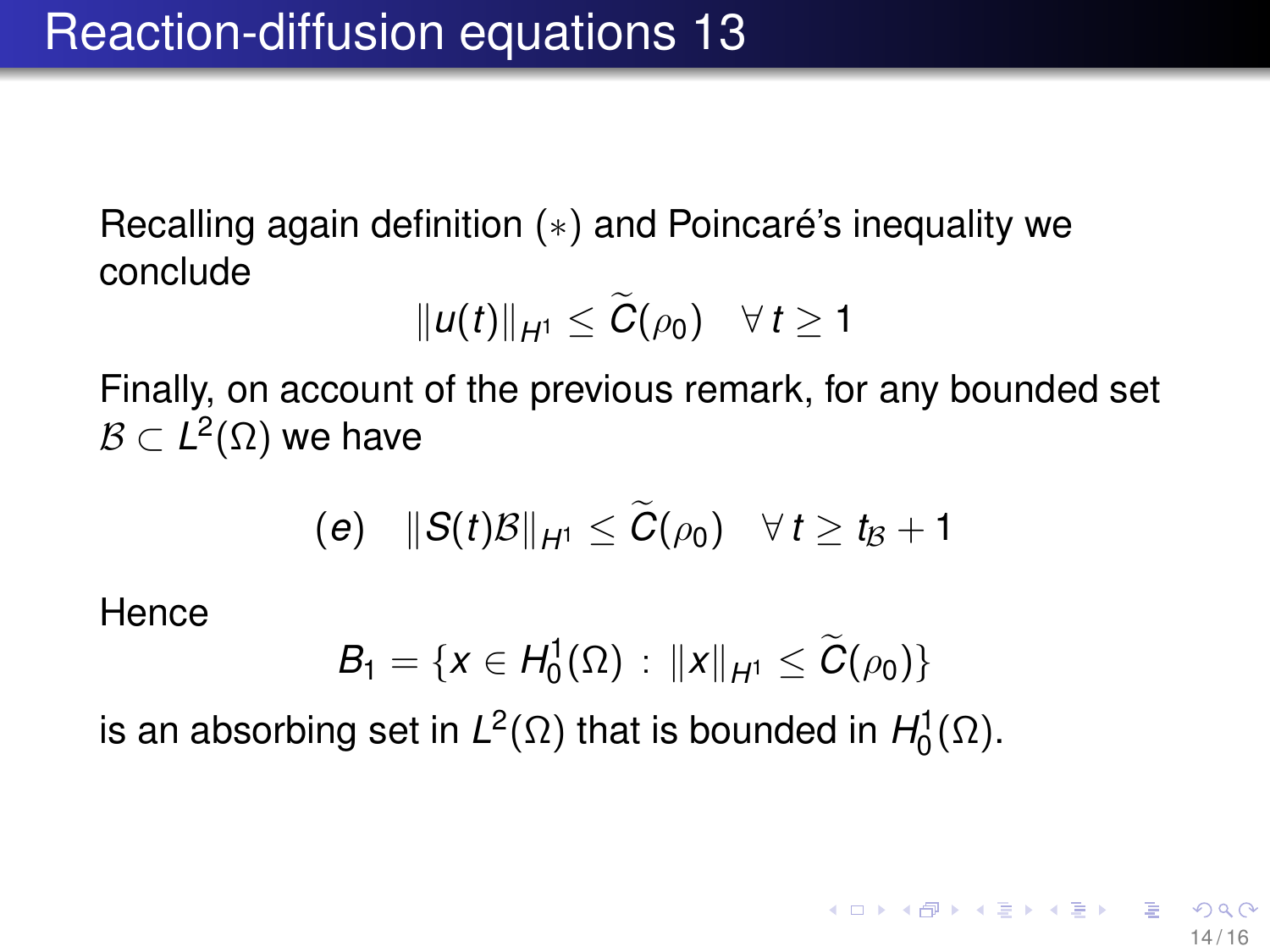### **Remark**

*As by-product we deduce*

$$
\int_{t^*}^{+\infty} \|u_t(\tau)\|_{L^2}^2 d\tau \leq C(\rho_0), \ \ \hbox{where} \ t^* = t_{\mathcal{B}} + 1
$$

**Proof.** Recall definition (∗) and (*a*). Then we have

$$
\frac{1}{2}\frac{d}{dt}\left(E(u(t))\right)+\|u_t(t)\|_{L^2}^2=0
$$

Integrating on  $(t^*, t)$  and using  $(c)$  and  $(d)$  we get

$$
\int_{t^*}^t \|u_t(\tau)\|_{L^2}^2 \leq \frac{E(t^*)}{2} \leq C(f,\Omega)(\|\nabla u(t^*)\|_{L^2}^2 + \|u(t^*)\|_{L^6}^6 + \|g\|_{H^{-1}}^2 + 1)
$$

Passing to the limit for  $t \to +\infty$  and on account of (*e*) we get the estimate.